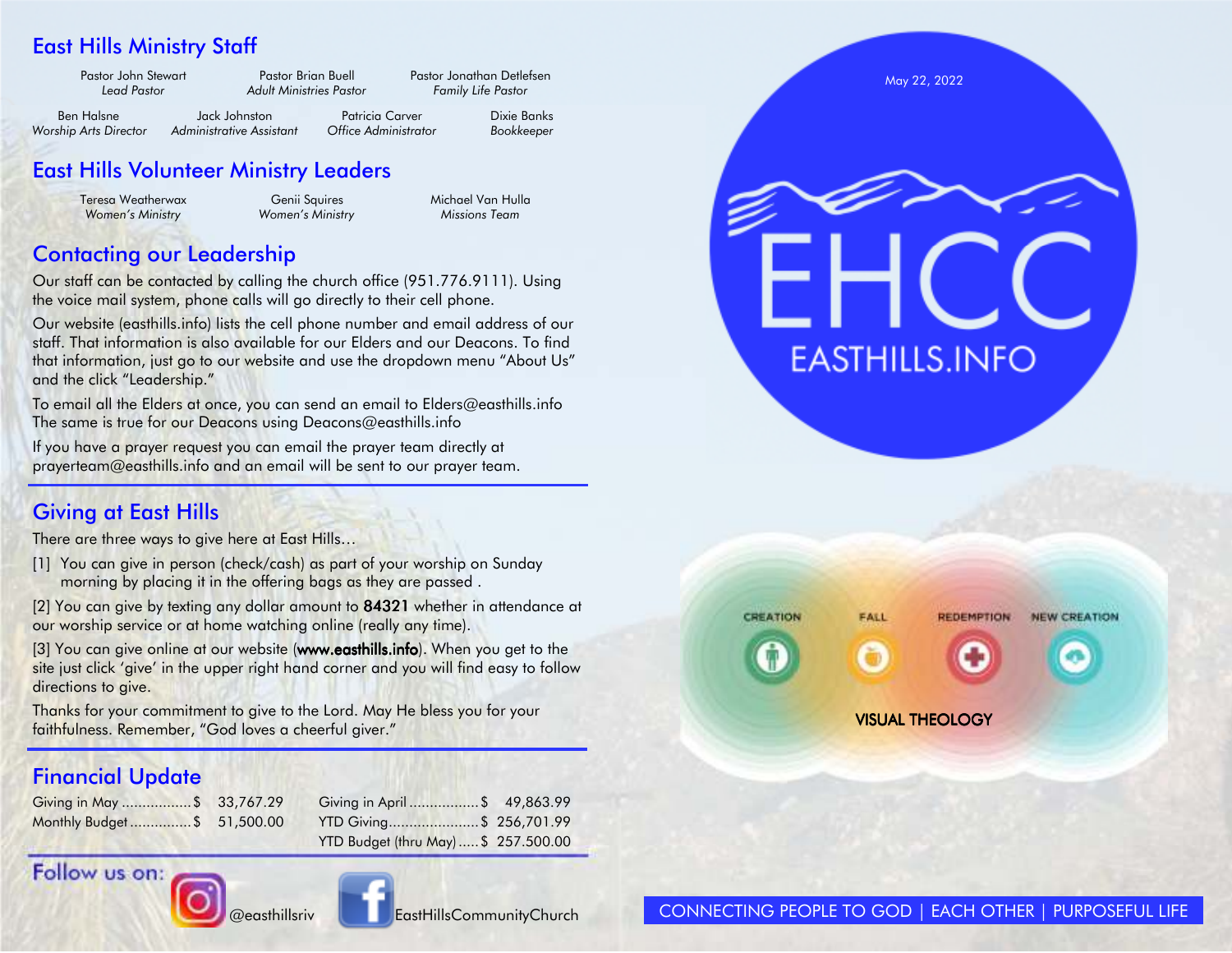## WELCOME TO EAST HILLS COMMUNITY CHURCH

We are glad you came this morning and expect that your time here will be well spent. East Hills is a place where you will find real people with real problems who are seeking a real faith and a real connection. In fact, the reason we exist is to connect people to God, each other and a purposeful life. Wherever you are on your spiritual journey, we want to help you get moving and discover this Jesus who has transformed our lives. You can learn at your own pace. Ask questions. Seek. We believe you'll find what you're looking for, while also finding Godseeking people to do life with you. So join with us this morning in worship, meeting new friends, and hearing a practical message from God's Word.

## **GET CONNECTED**



#### Guests: Please fill out the "Connection Card" by scanning the QR code with your phone. We have a free gift for all our guests. Talk to the person at the table in the lobby and tell them you're a guest.



## INFORMATION / ANNOUNCEMENTS

#### Prayer Request - Ukraine

 Ephesians 6:18 says "And pray in the Spirit on all occasions with all kinds of prayers and requests. With this in mind, be alert and always keep on praying for all the saints." Matthew 19:26 says "Jesus looked at them and said, "With man this is impossible, but with God all things are possible." As we are engaged in speaking to God through prayer, please remember to pray for Ukraine and its people. The situation is complicated, but not for God.

#### Immerse - Bible Reading Plan

■ We are reading through the Immerse Bible together, if you do not have the Immerse Bible, you can follow along using your Bibl<mark>e. We are in the book</mark> of "Prophets," week 3, Day 11, Isaiah 1. Pamphlets for the study are available at the "Welcome" table, or on the Web Site under "Read Together" tab.

#### Memorial Day Picnic

■ We will be hosting our annual Memorial Day Picnic on Monday, May 30th from 12 Noon - 4:00 PM. Join us for a BBQ provided by East Hills. Bring your favorite dish to share with others for a pot luck. Bring your easy-ups and lawn chairs. There will be games, music, laughter and fun, fun, fun.

## Vacation Bible School - June 20 - 24, 2022 (6:00PM - 8:30PM)

- Sign-ups for VBS will begin on Sunday, May 15, 2022. Please stop by the VBS table to register your kids and/or pick up registration forms and invitations for you friends, neighbors, grandkids! You can also sign-up online under Children's Ministry Page.
- VBS Volunteers are needed to help make this a great week for our kids! This is your opportunity to serve. Help is needed with Decorating/Set Up team, Grade Level Leaders, Crew Leaders, Craft helpers, Snack helpers, Kid Vid/Cinema leader, Bible teacher, assistant and more.
- For those of you who cannot help, do what you do best, pray as God leads you for VBS.
- Any questions, please contact Patti Stewart at 951-488-2046 (cell) or pjstewart777@hotmail.com.

#### Parenting Workshop

**F** For those parents who wish to attend, our parenting workshop is still open. Each class is from 12:30PM - 2:00PM on Sundays. The program is being held at a residence. Please contact Pastor Jonathan via e-mail or text for location.